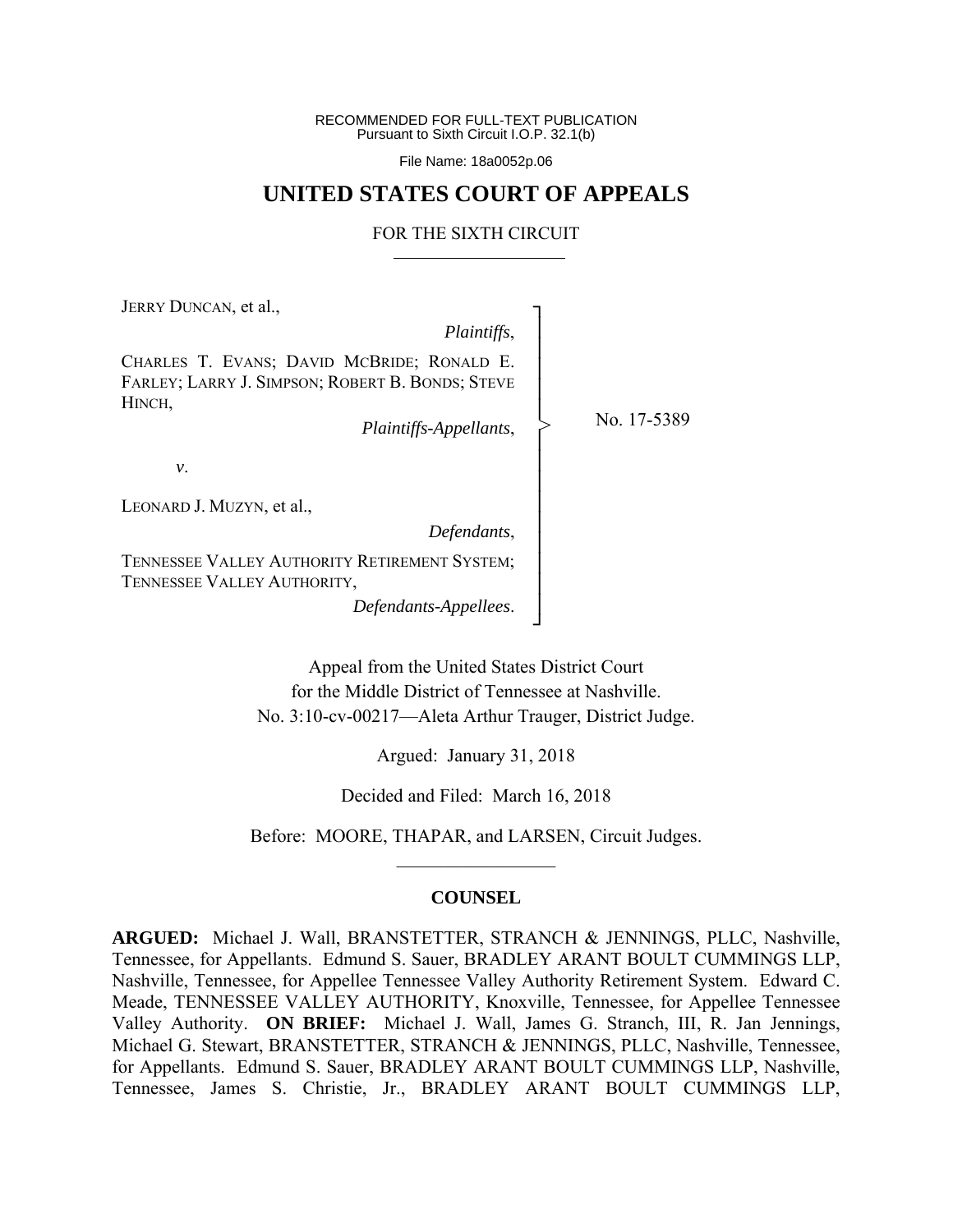Birmingham, Alabama, for Appellee Tennessee Valley Authority Retirement System. Edward C. Meade, James S. Chase, Frances Regina Koho, TENNESSEE VALLEY AUTHORITY, Knoxville, Tennessee, for Appellee Tennessee Valley Authority.

 THAPAR, J., delivered the opinion of the court in which LARSEN, J., joined. MOORE, J. (pp. 10–18), delivered a separate dissenting opinion.

# **OPINION**   $\frac{1}{2}$

 $\frac{1}{2}$ 

 THAPAR, Circuit Judge. Underfunded public pensions are a vexing public-policy issue. *See generally* Jack M. Beermann, *The Public Pension Crisis*, 70 Wash. & Lee L. Rev. 3 (2013). One answer is to cut benefits, *see id.* at 31, 86, but unsurprisingly, that often proves controversial. So it was here. Jerry Duncan and a class of pension-plan participants sued their employer and its pension system when the system cut their benefits. Their suit has already produced one appeal before this court. *Duncan v. Muzyn*, 833 F.3d 567 (6th Cir. 2016). They now pursue the second.

#### I.

 The Tennessee Valley Authority (TVA) provides funding for the Tennessee Valley Authority Retirement System ("the Plan").A seven-member board ("the Board") administers the Plan and manages its assets. And the Plan, in turn, provides defined benefits to participants. That means the Plan, by way of the TVA's contributions, pays a pension benefit to participants in a defined amount. *See West v. AK Steel Corp.*, 484 F.3d 395, 399 (6th Cir. 2007) ("Under a defined benefit plan, an employee's benefit is an amount, either in the form of an annuity or a lump-sum payment, equal to a specified percentage of the employee's salary in the final years of his or her employment."). As is key here, the benefit includes a cost-of-living adjustment.

In 2009, the Plan found itself in financial trouble. Thanks in no small part to the recession, the Plan's liabilities exceeded its assets and it needed to make some changes to ensure its long-term stability. So the Board cut some benefits. These cuts included temporarily lowering cost-of-living adjustments while also increasing the age at which certain Plan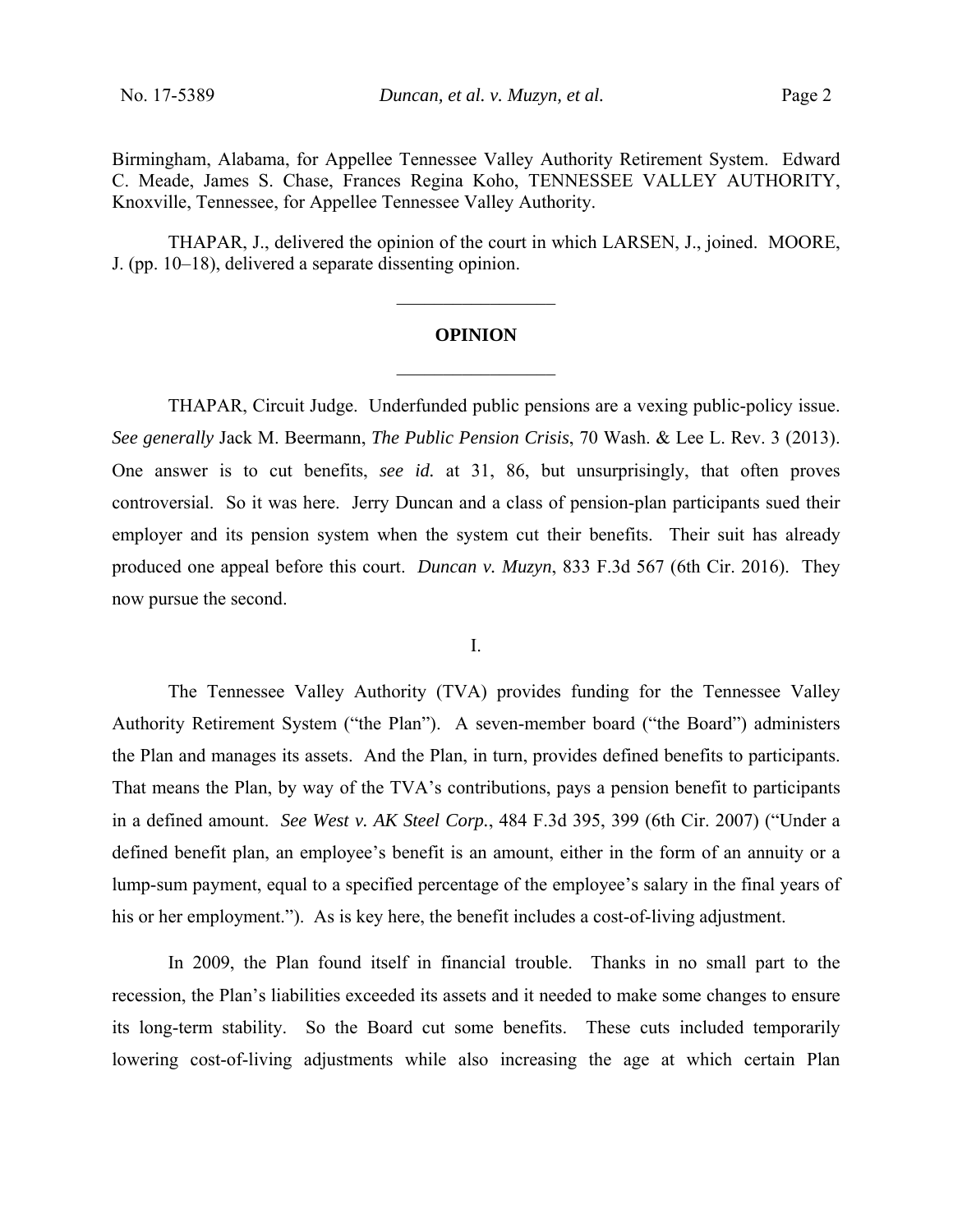participants would first become eligible to receive cost-of-living adjustments. This litigation followed.

There are two issues in this appeal. First, Plaintiffs maintain that the Board failed to give proper notice to the TVA and Plan members before it made the cuts. Second, Plaintiffs contend that the Board violated the Plan's rules by paying their cost-of-living adjustments for certain years out of the wrong account. The district court granted summary judgment for the TVA and the Board on both claims. We review de novo. *Richmond v. Huq*, 879 F.3d 178, 186 (6th Cir. 2018).

#### II.

 Plaintiffs first argue that the Board's cuts to cost-of-living adjustments failed to comply with the Plan's notice rules. Section 13 of the rules lays out what notice is required. Under Section 13, the Board must give at least thirty days' notice of a proposed amendment to the TVA and Plan members. Then, the TVA "may, by notice in writing addressed to the [B]oard within said 30 days, veto any such proposed amendment, in which event it shall not become effective." R. 126-6, Pg. ID 1601. The parties disagree about whether the Board must provide notice to the TVA and Plan members *before* voting to approve an amendment, as Plaintiffs contend, or after, as occurred here.

The TVA and the Plan argue that their interpretation is entitled to *Auer* deference. *See Auer v. Robbins*, 519 U.S. 452, 461 (1997) (deferring to an agency's interpretation of its own regulation). Plaintiffs, by contrast, ask us to apply another rule, *contra proferentem*, which directs courts to construe ambiguous contract language against the drafter. In other words, the parties invite us both to defer to the drafter pursuant to *Auer* and to construe against the drafter pursuant to *contra proferentem*. We cannot do both, and we know of no test that would help us sort out which rule, if either, should win in a case like this.<sup>1</sup> Fortunately, we need not resolve this issue, because Section 13 is not ambiguous.

<sup>&</sup>lt;u>1</u> <sup>1</sup>Whether the Plan's rules and regulations should be interpreted as a "contract" is a difficult question we need not decide. We have remarked that the rules and regulations making up the Plan have the force of law. *Tenn. Valley Auth. v. Kinzer*, 142 F.2d 833, 837 (6th Cir. 1944) (explaining that the Plan's rules and regulations "have become embedded in the law; and are to be given the same force and effect as the [Tennessee Valley Authority Act],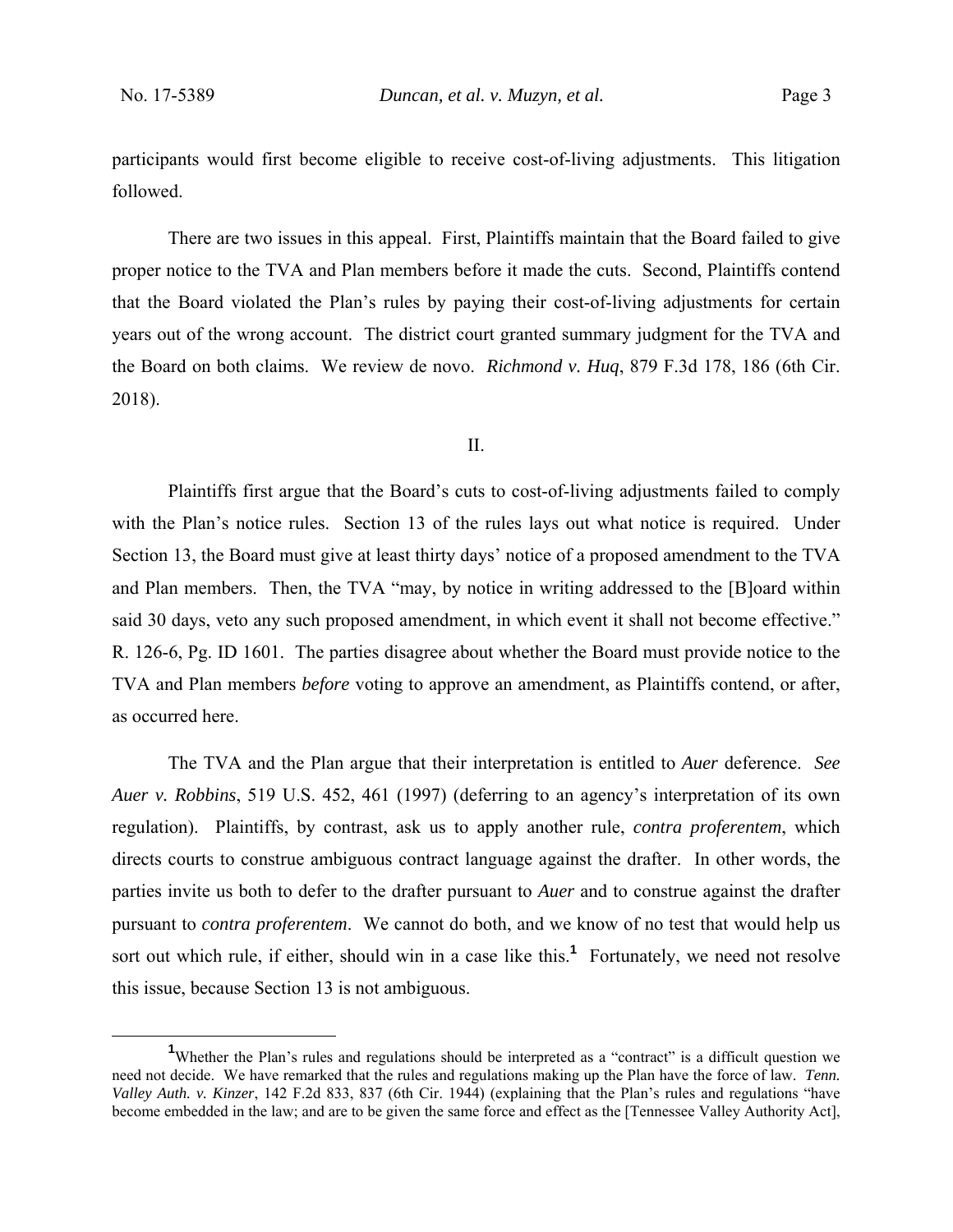After all, simply calling something ambiguous does not make it so. Indeed, determining the point at which "ambiguousness constitutes an ambiguity" is no easy task. *United States v. Hansen*, 772 F.2d 940, 948 (D.C. Cir. 1985) (Scalia, J.). Contract language is not ambiguous merely because the parties interpret it differently. *Roy v. Bledsoe Cmty. Hosp., Inc.*, 61 F. App'x 930, 934 (6th Cir. 2003). Rather, our court has previously stated that a contract must be "subject to two reasonable interpretations" to be ambiguous. *Schachner v. Blue Cross & Blue Shield of Ohio*, 77 F.3d 889, 893 (6th Cir. 1996) (citation omitted). This, of course, begs the question: When are two interpretations reasonable? Obviously, when a contract's language supports both interpretations equally, both are reasonable and the contract is ambiguous. Alternatively, a contract's language might permit of *no* reasonable interpretation, in which case it would be ambiguous as well. Framing the inquiry in terms of "reasonable interpretations," then, does not get us far. Rather, where, as here, one interpretation far better accounts for the language at issue, the language is not ambiguous.

Here, Section 13's meaning is plain. Recall Section 13's notice requirement: The Board must give at least thirty days' notice of a proposed amendment to the TVA and Plan members, after which the TVA may "veto any such proposed amendment" within the thirty-day period, "in which event it shall not become effective." R. 126-6, Pg. ID 1601. The best reading of Section 13 is that it requires notice only *after* the Board has voted to approve an amendment.

itself"). In contrast, courts have interpreted similar benefit plans like contracts. *Hunter v. Caliber Sys., Inc.*, 220 F.3d 702, 712 (6th Cir. 2000) ("General rules of contract interpretation incorporated as part of the federal common law of contract interpretation guide us in construing an ERISA plan."). And while the Plan is not governed by ERISA, *Duncan*, 833 F.3d at 571, we have previously treated ERISA cases as "closely analogous," *Beaman v. Ret. Sys. of Tenn. Valley Auth.*, 928 F.2d 1132, at \*3 (6th Cir. 1991) (table). To the extent that the Plan *is* like a contract, one might fairly question why the TVA's expertise would merit deference to its interpretation of ambiguous contract language. *Cf. Scenic Am., Inc. v. Dep't of Transp.*, 138 S. Ct. 2, at \*2–3 (2017) (Gorsuch, J., concurring in denial of certiorari) ("Whether *Chevron*-type deference warrants a place in the canons of contract interpretation is surely open to dispute."). At the same time, it is not clear that the rule of *contra proferentem* should apply in this context. *Compare Univ. Hosps. of Cleveland v. Emerson Elec. Co.*, 202 F.3d 839, 846–47 (6th Cir. 2000) ( "[T]o the extent that [an ERISA] Plan's language is susceptible of more than one interpretation, we will apply the rule of *contra proferentem* and construe any ambiguities against . . . the drafting parties." (citation and internal quotation marks omitted)), *with Mitzel v. Anthem Life Ins. Co.*, 351 F. App'x 74, 81–82 (6th Cir. 2009) (criticizing *University Hospitals of Cleveland* and stating that when a "denial of benefits is reviewed under the arbitrary and capricious standard because of the discretion conferred by the Plan, we believe that invoking the rule of *contra proferentem* undermines the arbitrary and capricious standard of review").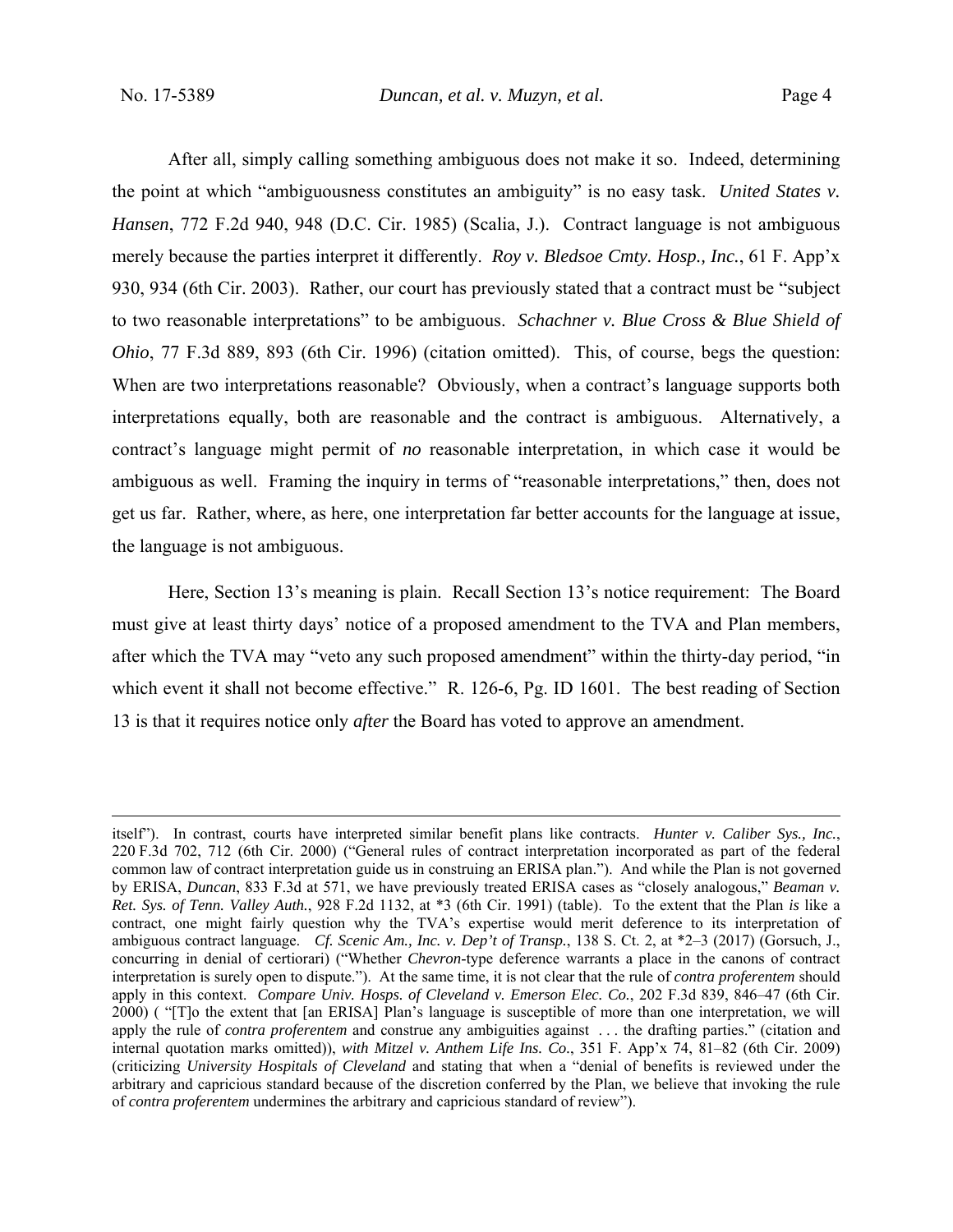To understand why, focus on two words in Section 13: "veto" and "effective." First, consider "veto." The TVA may "veto any such proposed amendment" during the thirty-day notice period. The Plan's rules do not define veto. But the term typically connotes a power to nullify a formal action by another body. *E.g.*, *Veto*, *Black's Law Dictionary* (10th ed. 2014) (defining veto as "[a] power of one governmental branch to prohibit an action by another branch; esp., a chief executive's refusal to sign into law a bill passed by the legislature"). The average American no doubt associates "veto" with the President's ability to reject legislation that Congress has voted to enact. *See* U.S. Const. art. I, § 7, cl. 2; Schoolhouse Rock!, *I'm Just a Bill*, YouTube (Sept. 1, 2008), http://www.youtube.com/watch?v=tyeJ55o3El0, at 2:28–2:35 ("You mean even if the whole Congress says you should be a law, the President can still say no? . . . Yes, that's called a veto.").

Next, consider "veto" along with "effective." If the TVA vetoes a proposed amendment, "it shall not become effective." The natural inference from this language is that if the TVA does *not* veto a proposed amendment, it *shall* become effective—"in operation at a given time." *Effective*, *Black's Law Dictionary* (10th ed. 2014); *cf.* U.S. Const. art. I, § 7, cl. 2 ("If any Bill shall not be returned by the President . . . after it shall have been presented to him, the Same shall be a Law, in like Manner as if he had signed it . . . ."). Otherwise, the inclusion of the phrase "it shall not become effective" would be surplusage, because the word "veto" alone indicates that the TVA's decision to reject the proposed amendment would render the proposed amendment ineffective. Taken together, "veto" and "effective" indicate that the Board's Section 13 notice informs the TVA that the Board has voted to adopt an amendment and, if the TVA does not veto it within thirty days, the amendment will become effective. *Cf. Duncan*, 833 F.3d at 571 (discussing Section 13 and observing that "amendments proposed by the board become effective only if the TVA does not exercise its veto within thirty days").

 Plaintiffs offer an alternative interpretation. They suggest that a veto could occur before the Board takes a final vote, thereby "kill[ing]" a nascent amendment and rendering it ineffective. But using "veto" and "effective" in this counterintuitive manner would read a procedure into Section 13 that does not jive with its text. Under Plaintiffs' interpretation, the Board would vote twice—once to provide notice that it was *considering* an amendment and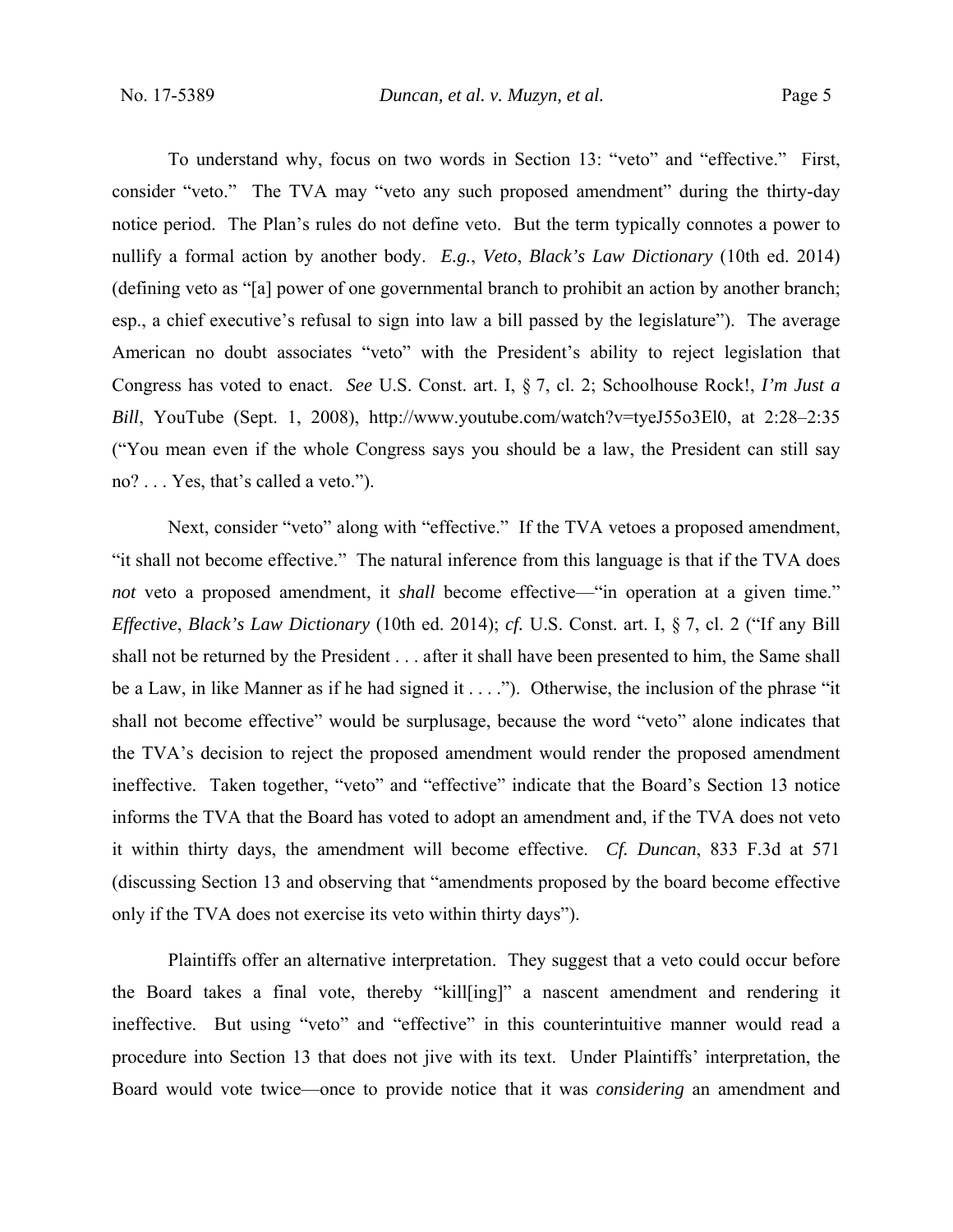again to reaffirm the amendment after the veto period has passed. And in between votes, the amendment would not become effective (even though Section 13 indicates it should) because the Board has not yet voted to reaffirm itself. The Board presumably could then change its mind and elect not to reaffirm, thereby invalidating an otherwise effective amendment. This would essentially give the Board a *super*-veto (when Section 13's plain language gives the TVA the final say) and render the whole process a confusing waste of time. These unusual consequences illustrate that Plaintiffs cannot reasonably account for Section 13's use of "veto" and "effective."

Of course, Section 13 does speak of a "proposed" amendment. And, standing alone, it might seem odd to call an amendment "proposed" once the Board has already voted to adopt it. But when one considers "proposed" in light of the remainder of Section 13, it becomes clear that the Board proposes an amendment to the TVA, which must then choose whether to veto it. Plan members also receive thirty days' notice of the proposed amendment, giving them time to lobby the TVA or change their retirement plans, or even just prepare for the worst, before the amendments take effect. And while thirty days may be too little time to make some changes to their retirement plans, Section 13's plain language nevertheless controls.**<sup>2</sup>**

Because Section 13 is not ambiguous, we need not defer to the TVA and the Plan's interpretation under *Auer*, nor construe Section 13 against them under the rule of *contra*  proferentem.<sup>3</sup> Under Section 13's plain language, the Board properly gave notice of the 2009 amendments after it voted to approve them.

### III.

Plaintiffs also appeal the district court's rejection of their claim that the Board violated Plan rules by paying cost-of-living adjustments for certain years out of the wrong account. But whatever the claim's merits, Plaintiffs lack standing to bring it. *See Town of Chester v. Laroe* 

**<sup>2</sup>** <sup>2</sup>In addition, Plaintiffs ask us to read something like the Administrative Procedure Act's notice-andcomment procedure into Section 13. But the APA does not govern the Plan, *Duncan*, 833 F.3d at 575, and Section 13 speaks for itself.

**<sup>3</sup>** For the same reason, we need not decide whether the ambiguity that triggers *Auer* deference differs from ambiguity in a purely contractual setting. We assume without deciding that courts should determine ambiguity the same in each circumstance.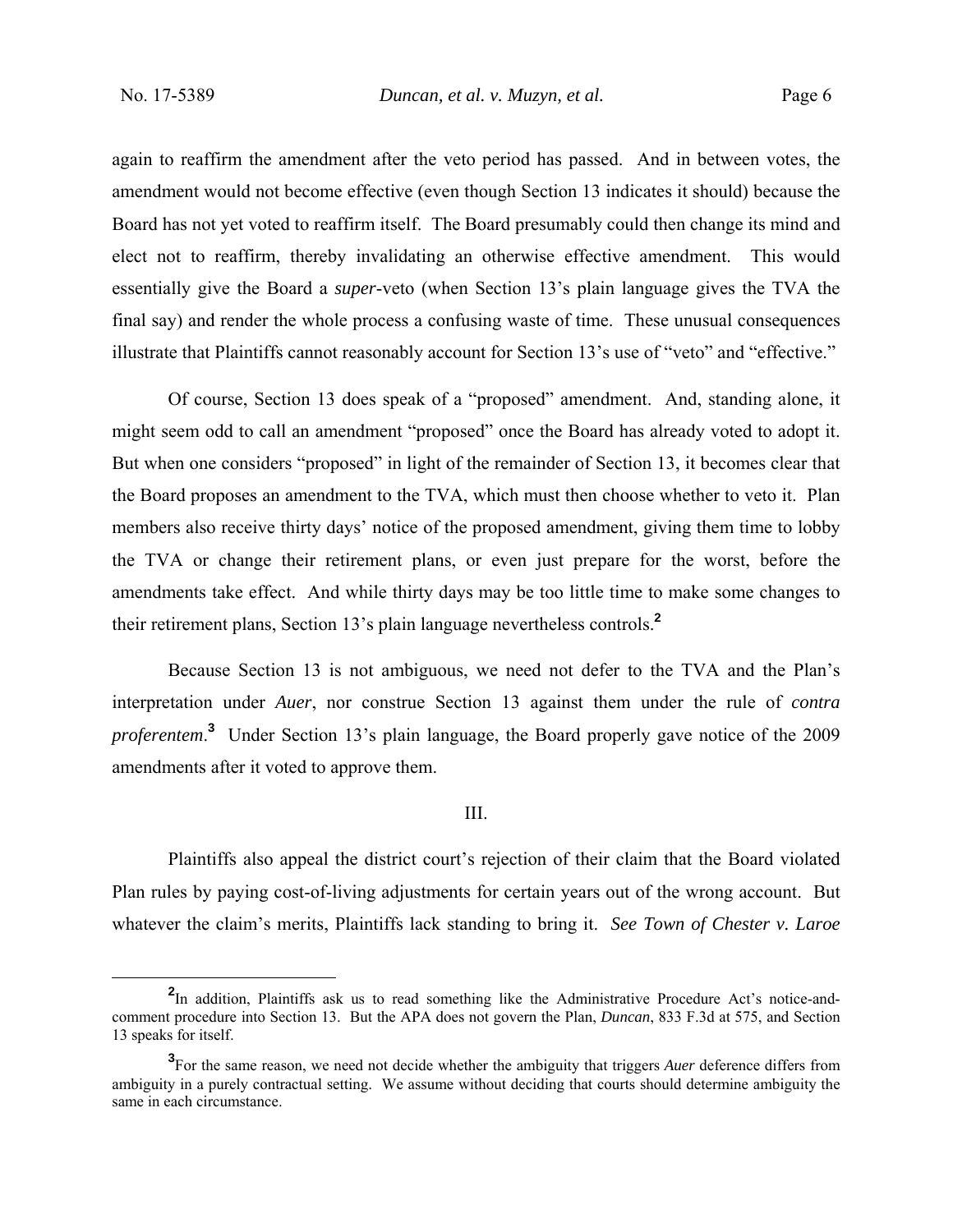*Estates, Inc.*, 137 S. Ct. 1645, 1650 (2017) (explaining that a plaintiff must have standing for each claim brought).

 The Constitution limits the jurisdiction of federal courts to "Cases" and "Controversies." U.S. Const. art. III, § 2, cl. 1. And there is no case or controversy if a plaintiff lacks standing to sue. *Spokeo, Inc. v. Robins*, 136 S. Ct. 1540, 1547 (2016). The "irreducible constitutional minimum" of standing comprises three elements: (1) an injury-in-fact, which is (2) fairly traceable to the defendant's challenged conduct, and that in turn is (3) likely redressable by a favorable judicial decision. *Id.* (quoting *Lujan v. Defenders of Wildlife*, 504 U.S. 555, 560 (1992)). In addition, an injury-in-fact must be "particularized," meaning it "affect[s] the plaintiff in a personal and individual way." *Id.* at 1548 (quoting *Lujan*, 504 U.S. at 560 n.1). And it must be "concrete," meaning that it "actually exist[s]." *Id.*

 So what is Plaintiffs' injury here? Start with what it is not: any actual loss or decrease in their benefits. Unlike other provisions of the 2009 amendments that spawned this litigation, the Board's challenged accounting actions withheld no benefits from Plaintiffs. Or in other words, nothing with respect to this claim hit Plaintiffs in their pocketbooks.

 Instead, Plaintiffs claim that they are injured because the Board paid their cost-of-living adjustments out of the wrong account (the "Excess COLA Account"). In Plaintiffs' view, the Board should have paid the adjustments out of the "Accumulation Account." But "a bare procedural violation" of the Plan's rules, "divorced from any concrete harm," does not constitute an injury-in-fact. *Id.* at 1549. And upon closer examination, the Board's alleged accounting error is nothing more than a bare procedural violation. At a high level of generality, Plaintiffs' purported injury stems from the Board's supposed mismanagement of a surplus savings account. This surplus savings account contained funds left over after the TVA made its minimum yearly contribution to fund the Plan. In other words, when the TVA paid more into the Plan than it had to, the Board allocated that surplus into the savings account*.* And in the future, the TVA could instruct the Board to dip into the savings account to pay part (and only part) of its yearly contribution. Plaintiffs claim that no other use of the savings account was permissible.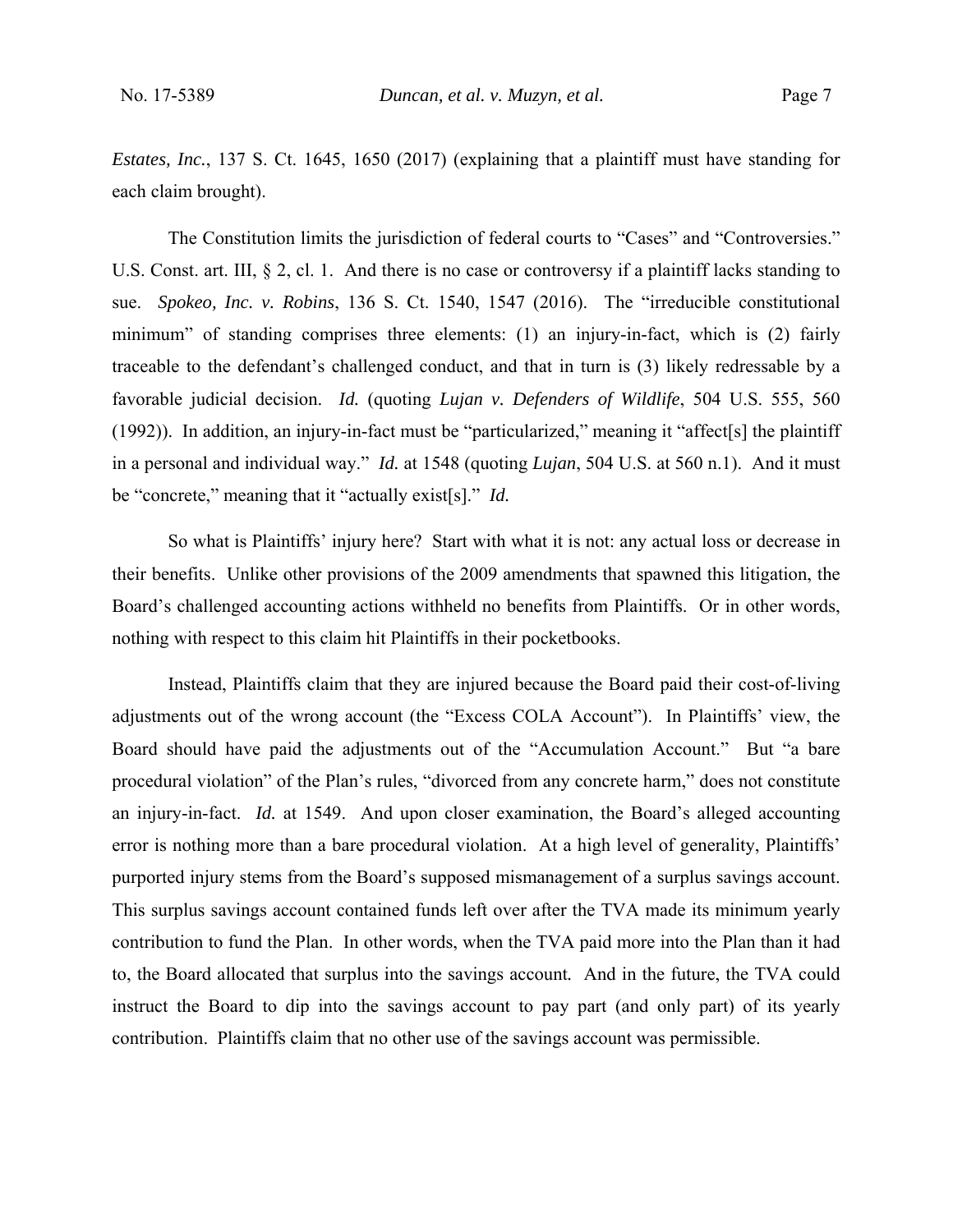The problem is, from 2009–2013, the Board paid cost-of-living adjustments *entirely* from the savings account. And as a result, in Plaintiffs' view, the Plan's pot of funds for future costof-living adjustments is now smaller than it would have been absent the Board's alleged error. Plaintiffs' concern seems to be that, sometime down the road, if the Plan falls on hard times and the TVA refuses to make up any shortfall in available funds, the Plan will no longer have savings to fall back on in paying out cost-of-living adjustments.

But Plaintiffs' purported injury is neither particularized nor concrete. First, a beneficiary under a defined-benefit plan has an interest only in his defined benefits—not in the entirety of the plan's assets. *Hughes Aircraft Co. v. Jacobson*, 525 U.S. 432, 440 (1999) (explaining that, for purposes of a defined-benefit plan, plan members "have a right to a certain defined level of benefits," but not to "any particular asset that composes a part of the plan's general asset pool," including "a plan's surplus"). Here, the savings account was not a defined benefit. So the Plaintiffs had no particularized interest in it. Second, a beneficiary under a defined-benefit plan suffers an injury only where the challenged action puts his defined benefits in jeopardy. *LaRue v. DeWolff, Boberg & Assocs., Inc.*, 552 U.S. 248, 255 (2008) ("Misconduct by the administrators of a defined benefit plan will not affect an individual's entitlement to a defined benefit unless it creates or enhances the risk of default by the entire plan."). In this case, depleting the savings account did not put the Plan at risk of default. So Plaintiffs suffered no concrete harm.

Relatedly, Plaintiffs' purported injury is also hypothetical. *See Spokeo*, 136 S. Ct. at 1548 (observing that an injury-in-fact must be "actual or imminent, not conjectural or hypothetical" (quoting *Lujan*, 504 U.S. at 560)). Plaintiffs will only be harmed *if* the Plan runs out of money and *if* the TVA refuses to make up the shortfall *while* Plaintiffs are still receiving benefits from the Plan. The Sixth Circuit and our sister circuits have concluded that plaintiffs lack standing premised on similar injuries. *See Soehnlen v. Fleet Owners Ins. Fund*, 844 F.3d 576, 583 (6th Cir. 2016) ("[T]he mere fact that a plaintiff pays funds into a non-compliant plan, if an injury at all, is 'neither concrete nor particularized, and is instead, arguably conjectural and hypothetical' and therefore does not satisfy injury-in-fact." (quoting *Loren v. Blue Cross & Blue Shield of Mich.*, 505 F.3d 598, 608 (6th Cir. 2007))); *Lee v. Verizon Commc'ns, Inc.*, 837 F.3d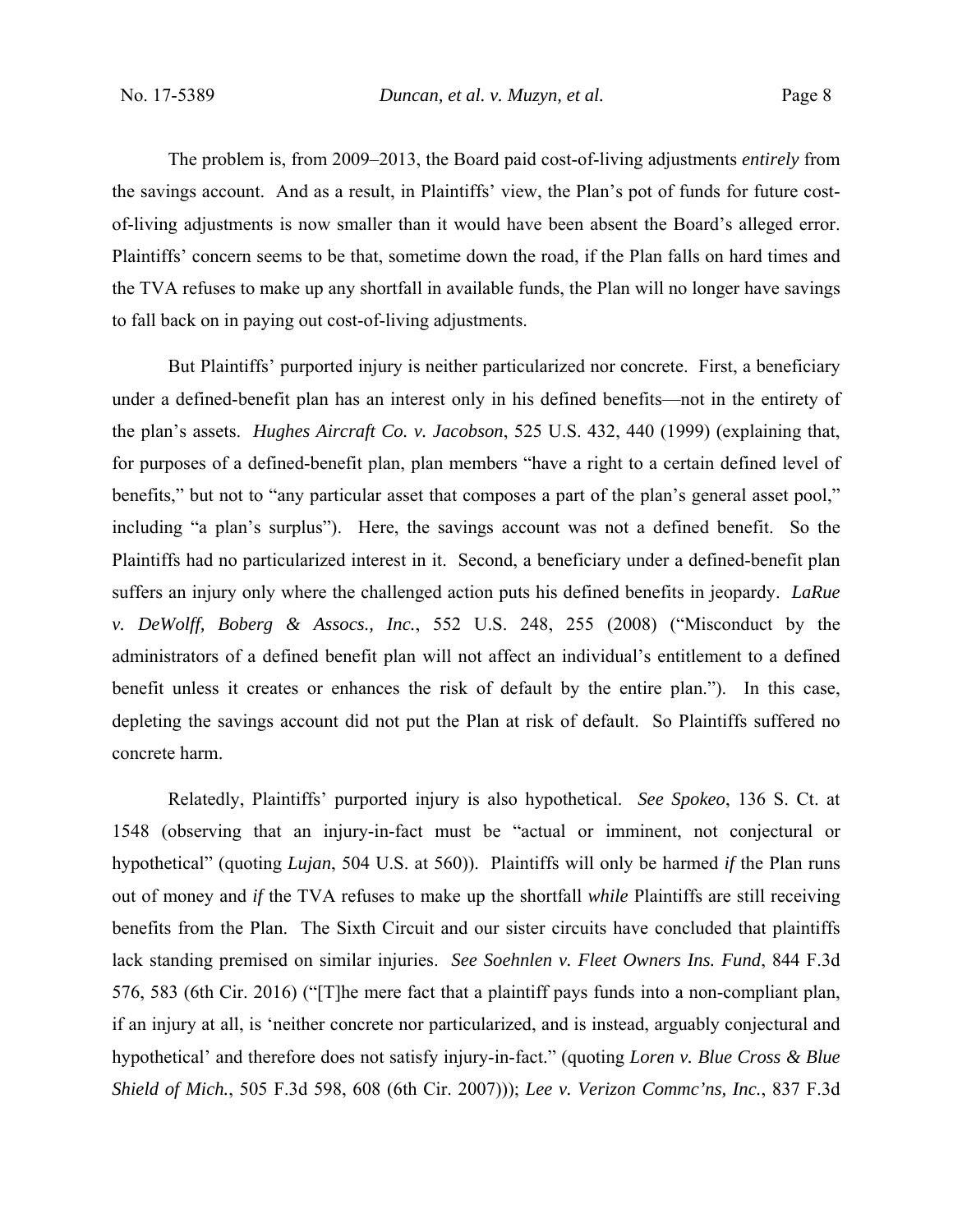523, 529–31, 546 & n.98 (5th Cir. 2016) (concluding that "constitutional standing for definedbenefit plan participants requires imminent risk of default by the plan, such that the participant's benefits are adversely affected," and collecting appellate decisions that have reached the same conclusion), *cert. denied*, 137 S. Ct. 1374 (2017). In one such case, the plaintiffs lacked standing despite the fact that plan managers' actions left the plan underfunded by nearly \$2 billion. *Id.* at 546. As the court explained, "regardless of whether the plan is allegedly under- or overfunded, the direct injury to a participants' [sic] benefits is dependent on the realization of several additional risks, which collectively render the injury too speculative to support standing." *Id.* The same is true here.

Plaintiffs try to analogize to the law of trusts. They cite a case holding that the discretionary beneficiary of a trust suffers an injury-in-fact when the trustee misuses trust assets. *Scanlan v. Eisenberg*, 669 F.3d 838, 843 (7th Cir. 2012). This is so even though any distributions that the beneficiary might receive are purely discretionary. *Id.* at 844. So, according to Plaintiffs, just as a discretionary beneficiary can sue to preserve the trust corpus, Plaintiffs can sue to preserve the Plan's assets. This analogy, however, elides a key distinction. A discretionary beneficiary has an equitable interest in the trust corpus, *id.* at 843, but Plaintiffs identify nothing in the Plan's rules that gives members any interest in the savings account. Rather, Plaintiffs have an interest solely in their defined benefits, not in the "general pool" of Plan assets. *Hughes Aircraft Co.*, 525 U.S. at 439–40. Plaintiffs' analogy therefore falls flat. *See Lee*, 837 F.3d at 530 (rejecting similar trust-law argument); *accord David v. Alphin*, 704 F.3d 327, 336 (4th Cir. 2013).

Because Plaintiffs have suffered no injury-in-fact, they have no standing, and we have no jurisdiction over their accounting claim.

\* \* \*

We **AFFIRM** the district court's ruling that the Board gave proper notice of the 2009 amendments, **VACATE** its ruling with respect to Plaintiffs' accounting claim, and **REMAND** with instructions to dismiss the accounting claim for lack of subject-matter jurisdiction.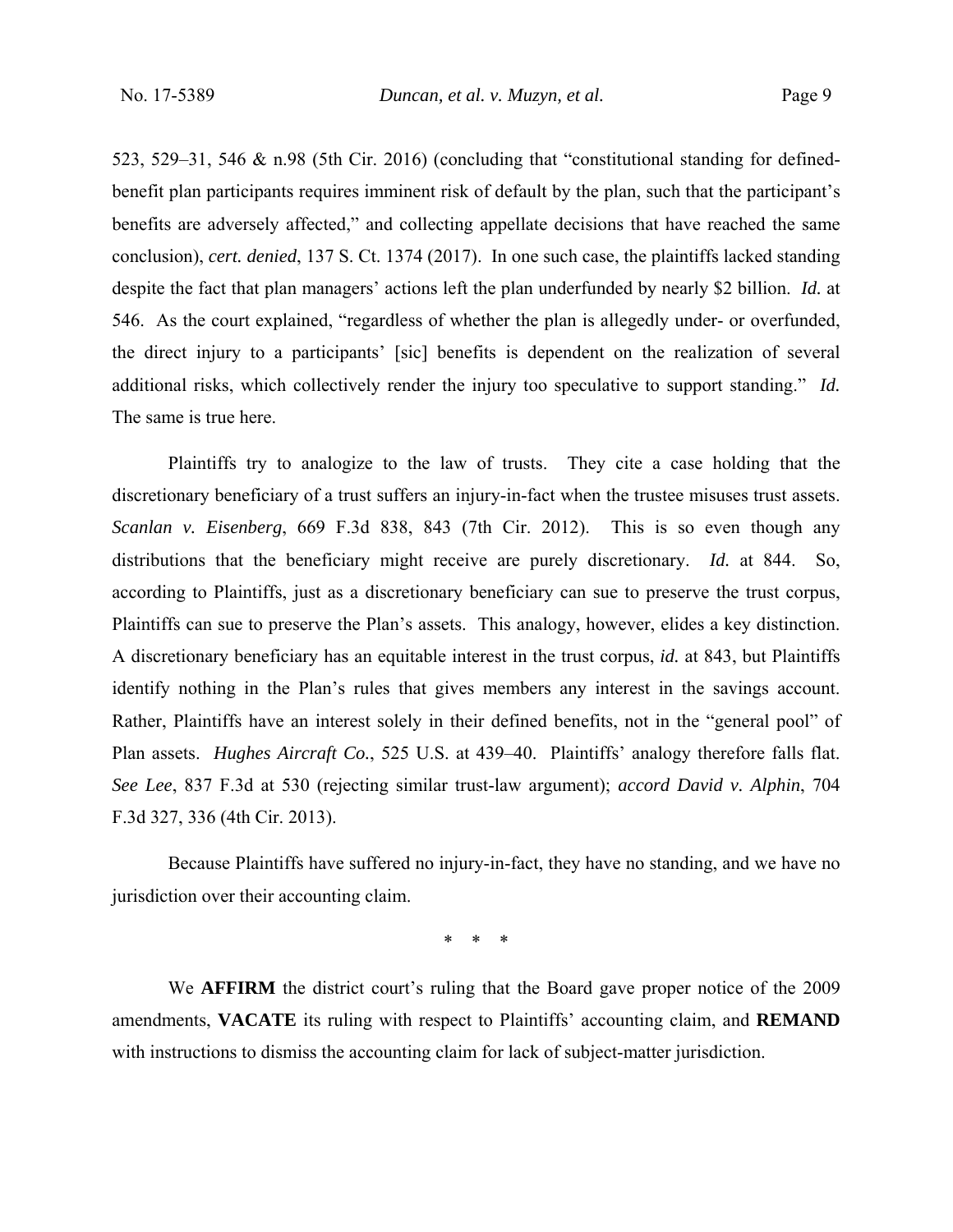# **DISSENT**   $\frac{1}{2}$

 $\frac{1}{2}$ 

KAREN NELSON MOORE, Circuit Judge, dissenting. This case presents complicated questions of contract law, administrative law, and pension law. The majority opinion bypasses these complications by deciding that ambiguous language in Tennessee Valley Authority Retirement System ("TVARS") rules and regulations is, in fact, unambiguous and by repurposing statutory precedents to conclude that plaintiffs lack standing to challenge the TVARS board's violation of its rules. Because I do not believe that the intricacies of this case can be so tidily smoothed over, I respectfully dissent.

#### **I. NOTICE OF PROPOSED AMENDMENT**

Section 13 of the TVARS rules sets out the notice procedures that TVARS must follow to amend its rules and regulations. The section provides that the plan's

Rules and Regulations may be amended by the board from time to time, provided that the board gives at least 30 days' notice of the proposed amendment to TVA and to the members, and further provided that TVA may, by notice in writing addressed to the board within said 30 days, veto any such proposed amendment, in which event it shall not become effective.

R. 126-6 (Rules & Regs. of the TVA Ret. Sys. at 63,  $\S$  13) (Page ID #1601). In their first claim, plaintiffs argue that the TVARS board violated § 13 when it voted to amend the plan's rules on August 17, 2009 without first giving thirty days' notice. Though the board indisputably provided notice of the amendment more than thirty days before the amendment went into effect, plaintiffs argue that the board should have given notice of the amendment before voting to approve it. According to plaintiffs, the board must vote twice before a possible amendment becomes effective. First, the board must vote to consider an amendment and then give TVA and plan members notice of the proposal. If TVA does not veto the proposal within thirty days of receiving notice of the proposal, and if the plan members do not successfully lobby against the proposal, then the board must vote again to approve the proposed amendment. The majority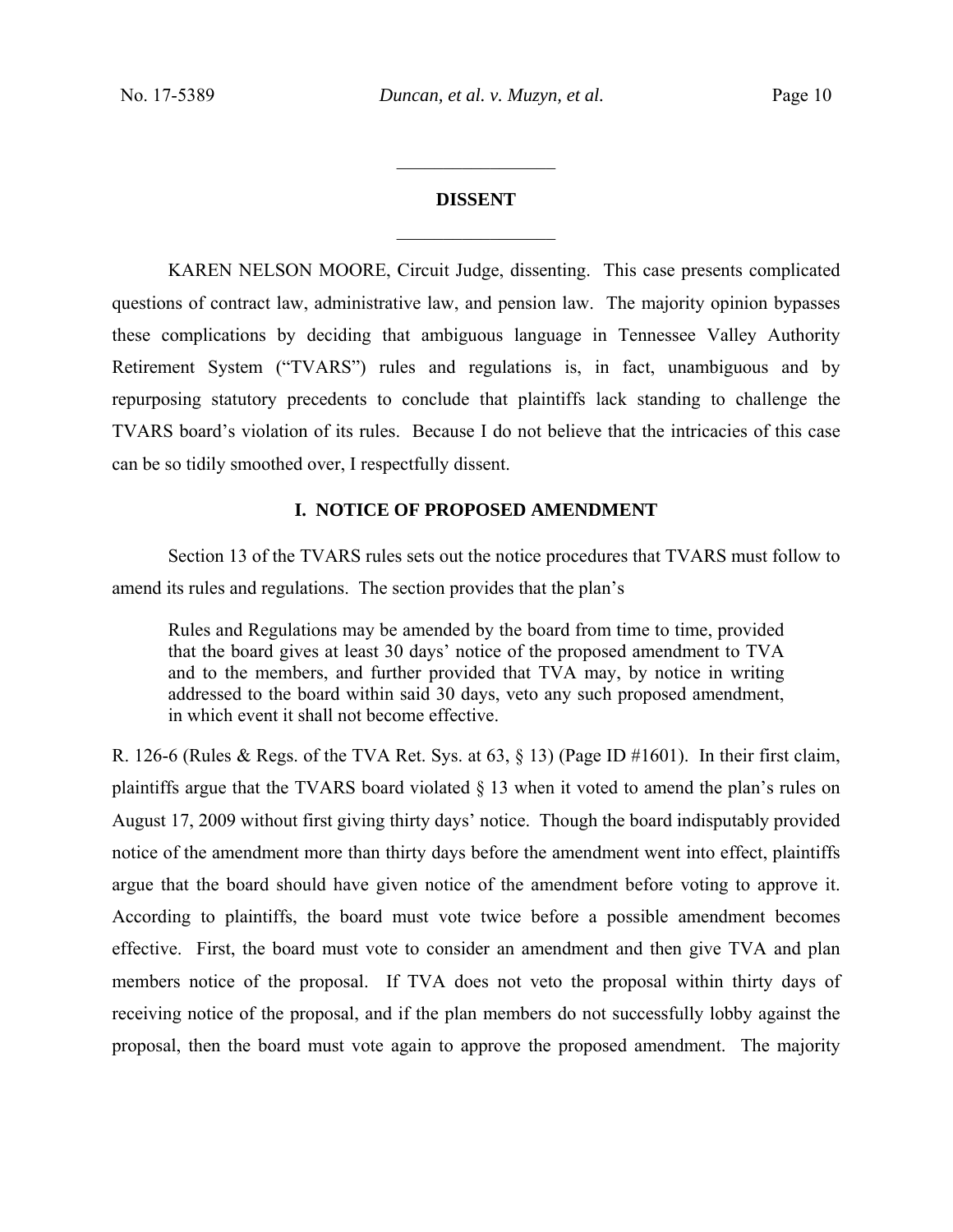opinion rejects plaintiffs' interpretation of § 13's notice requirement as unreasonable in light of § 13's "plain" meaning. *See* Maj. Op. at 4. I disagree.

What renders plaintiffs' interpretation unreasonable, according to the majority opinion, is not that it is implausible or irreconcilable with the text and purpose of the rules, but instead that another interpretation strikes the majority as better. According to the majority, the purported superiority of TVA and the board's interpretation of § 13 is evident from the terms "veto" and "effective." *See* Maj. Op. at 5. But the dictionary definition of "veto" upon which the majority heavily relies concerns the wholly inapposite legislative process of passing a bill into law. *See id.* (citing Black's Law Dictionary, which defines "veto" as "[a] power of one governmental branch to prohibit an action by another branch"). One might imagine that in the very different context of amending a public pension plan's rules and regulations, the term "veto" operates differently. And in any event, even if I were to grant that the term "veto" generally connotes the "power to nullify a formal action by another body," *see* Maj. Op. at 5, I do not see why the board's vote to propose a potential amendment to TVA should be viewed as any less of a "formal action" than a vote to propose an approved amendment to TVA. TVA may "nullify" the board's action under either plaintiffs' or defendants' interpretation of the rules.

I am also not persuaded by the majority's interpretation of the term "effective." Saying that a "proposed amendment . . . shall not become effective" if TVA exercises its veto does not mean that a proposed amendment will become effective if TVA opts not to exercise its veto. It is neither illogical nor atextual to read § 13 as allowing the board to decline to adopt an amendment that TVA has declined to reject. Indeed, one might reasonably think that because the power to *not* make a change to the rules rests with the board in the first instance (as TVA may veto an amendment, but not initiate one), the board retains its power to maintain the status quo even after it presents TVA with a possible change. The majority contends that plaintiffs' interpretation of § 13 renders the phrase "it shall not become effective" surplusage, *see* Maj. Op. at 5, but the phrase is surplusage under either party's definition: if TVA vetoes either a proposed amendment or an approved amendment, the amendment does not go into effect.

What is more, plaintiffs' proposed definition, in several respects, "far better accounts for the language at issue" than defendants' proposal. *See* Maj. Op. at 4. For instance, plaintiffs'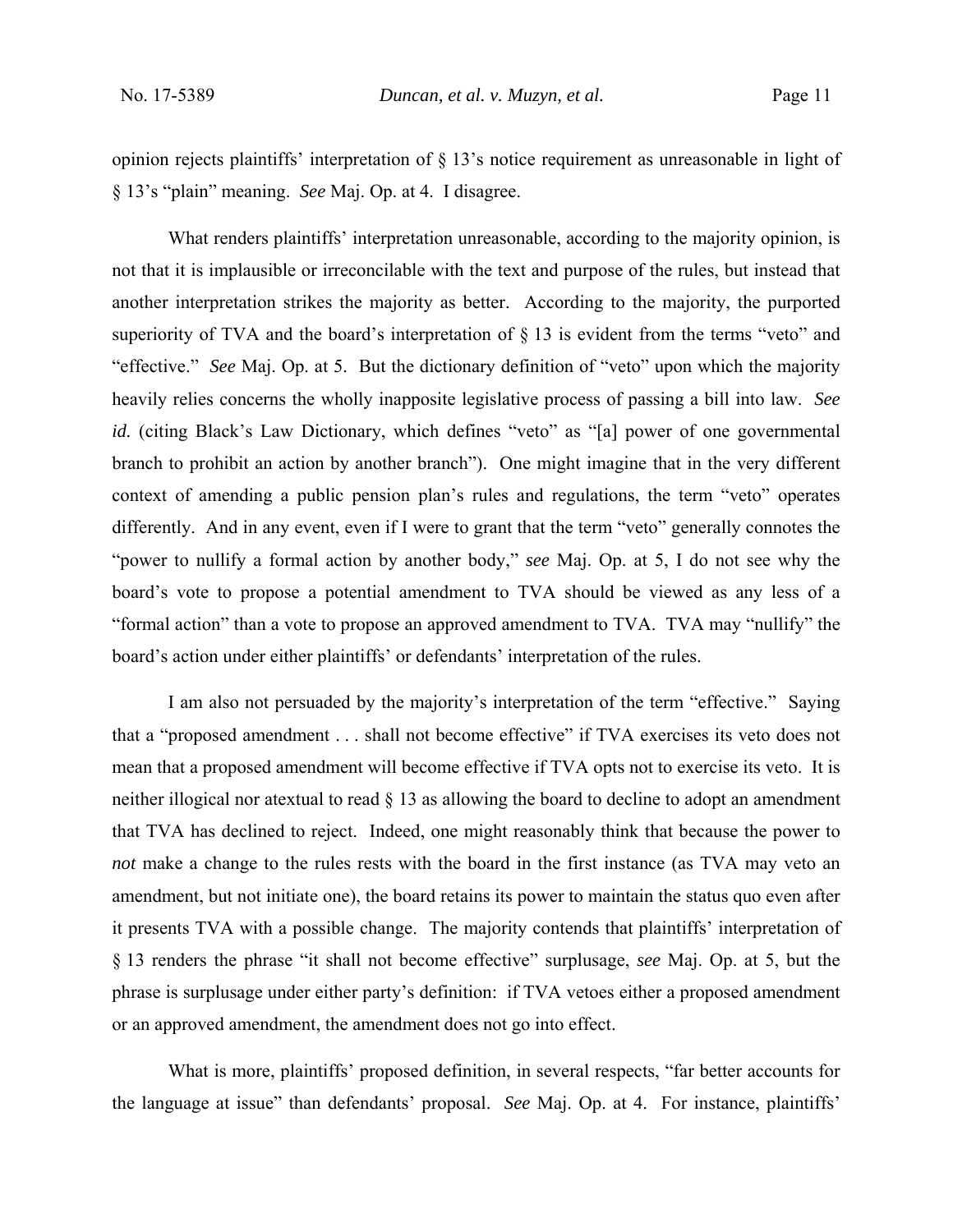interpretation imbues the notice requirement with a sensible purpose—to give members an opportunity to lobby against a proposed amendment. Defendants, by contrast, are left arguing that the notice requirement is intended to enable members to make changes to their personal retirement plans in the thirty days between an amendment's notice date and its earliest possible effective date. But most members cannot change their retirement plans in thirty days, and it is hard to see why anyone would want to, given that TVA could veto the proposed amendment at any point in that thirty-day window. Plaintiffs also offer a more natural reading of the term "proposed amendment," in that they effectively define the term as "an amendment that has been proposed." The majority and defendants, meanwhile, read the term "proposed amendment" to mean "approved amendment"—an approach that is difficult to square with our admonition against "strained construction[s]" of contractual terms. *Baptist Physician Hosp. Org., Inc. v. Humana Military Healthcare Servs., Inc.*, 368 F.3d 894, 897 (6th Cir. 2004) (quoting *Farmers– Peoples Bank v. Clemmer*, 519 S.W.2d 801, 805 (Tenn. 1975)). Finally, plaintiffs' interpretation better comports with this court's interpretation of the notice requirement required under the Administrative Procedure Act ("APA"). *See State of Ohio Dep't of Human Servs. v. U.S. Dep't of Health & Human Servs.*, 862 F.2d 1228, 1233 (6th Cir. 1988) ("The purpose of the [APA's notice] provisions is to give those affected by the change an opportunity to participate in the rulemaking process.").**<sup>1</sup>**

Because the language in  $\S$  13 is at a minimum ambiguous, we must decide whether to defer to TVARS and TVA's interpretation of § 13 under *Auer v. Robbins*, 519 U.S. 452 (1997), which instructs courts to defer to agencies' interpretations of their own regulations, *id.* at 461, or whether we should instead apply the contractual doctrine of *contra proferentem* and construe the

<sup>&</sup>lt;u>1</u> <sup>1</sup>The district court declined to consider APA case law in interpreting the notice requirement in § 13 because "[t]he notice provisions of the APA . . . arise in an entirely distinct context and apply to agencies that are not comprised of members of the affected parties." *Evans v. Tennessee Valley Auth. Ret. Sys.*, No. 3:10-CV-217, 2017 WL 841138, at \*6 (M.D. Tenn. Mar. 2, 2017). Undeniably, TVARS is structurally distinct from APA-governed agencies, in that three of the seven TVARS board members are elected by TVARS participants and three other board members are appointed by TVA, while no party representatives sit on the board of APA-governed agencies. *Duncan v. Muzyn*, 833 F.3d 567, 575 (6th Cir. 2016). However, this difference between TVARS and APAgoverned agencies does not preclude the possibility that the notice requirement governing both types of agencies shares a similar purpose. After all, the thirty-day notice period is plainly designed to give TVA an opportunity to respond to a proposed amendment, even though three-sevenths of the TVARS board is appointed by TVA. It follows, then, that the TVARS notice requirement is also intended to elicit views from affected members.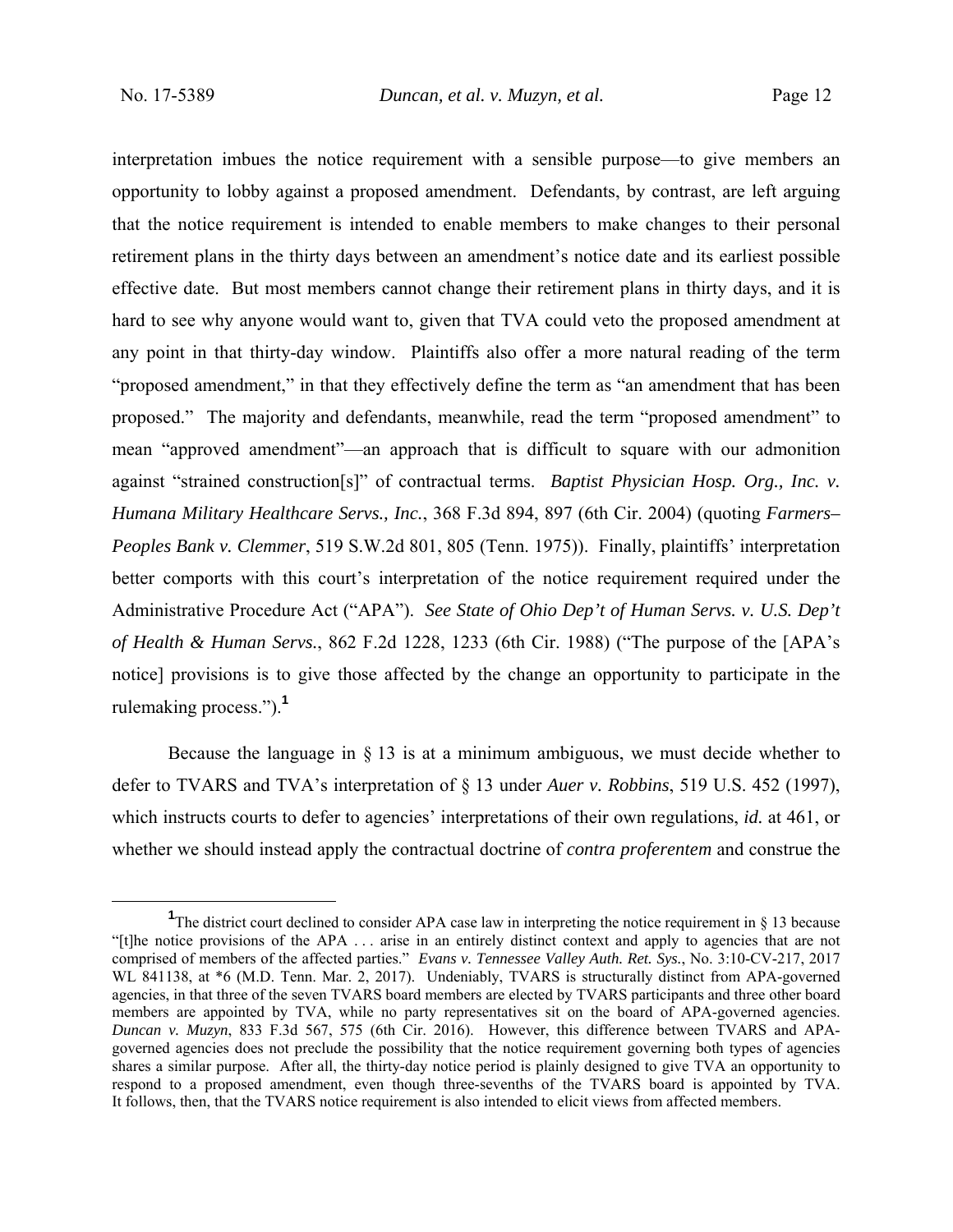ambiguous portions of § 13 against its drafter, the defendants. While *Auer*'s applicability might be a tricky question in a typical case, *see* Maj. Op. at 3 n.1, the law-of-the-case doctrine should guide our analysis here. *See United States v. Todd*, 920 F.2d 399, 403 (6th Cir. 1990) ("[A] decision on an issue made by a court at one stage of a case should be given effect in successive stages of the same litigation."). In plaintiffs' first appeal in this case, we declined to grant *Auer*  deference to TVARS's interpretation of its own regulations, in part because "TVA exercises substantial control over the retirement system," as evidenced by its "total control over the pursestrings," its veto power over proposed amendments, and its broader power to "dissolve<sup>[]"</sup> the "entire retirement system." *Duncan v. Muzyn*, 833 F.3d 567, 582 (6th Cir. 2016). "These aspects of the relationship between the agencies," we concluded, precluded deference to TVARS on issues with "significant ramifications for the TVA's funding responsibility." *Id.* Such reasoning applies with equal force in this second appeal. Although TVARS agrees with TVA's interpretation of § 13 in this appeal and disagreed with TVA's interpretation of the question at issue in the first appeal, this shift in alignment does not alter the agencies' unique relationship. The "junior agency/senior agency relationship" between TVARS and TVA, *id.*, makes it easier "to suspect that [TVARS's] interpretation [may] not reflect the agency's fair and considered judgment on the matter in question," *Chase Bank USA, N.A. v. McCoy*, 562 U.S. 195, 209 (2011) (quoting *Auer*, 519 U.S. at 462), and may instead be influenced by the effect any given interpretation might have on TVA—particularly since three of TVARS's board members are appointed by TVA, *see Duncan*, 833 F.3d at 575.

The doctrine of *contra proferentem*, by contrast, fits well here. We have previously applied the rule of *contra proferentem* to construe against the drafter "language [in a pension plan that was] susceptible of more than one interpretation," *Univ. Hosps. of Cleveland v. Emerson Elec. Co.*, 202 F.3d 839, 846–47 (6th Cir. 2000), and the discussion above makes clear that two reasonable interpretations of  $\S$  13 exist. Though we have also hesitated to apply the doctrine of *contra proferentem* when reviewing an administrator's decision under the arbitraryand-capricious standard, *see, e.g.*, *Mitzel v. Anthem Life Ins. Co.*, 351 F. App'x 74, 81–82 (6th Cir. 2009), any tension between this contract-law doctrine and the deference typically associated with arbitrary-and-capricious review is alleviated here, where we have already held that *Auer*  deference should not apply. Accordingly, I would construe § 13 in plaintiffs' favor, as the rule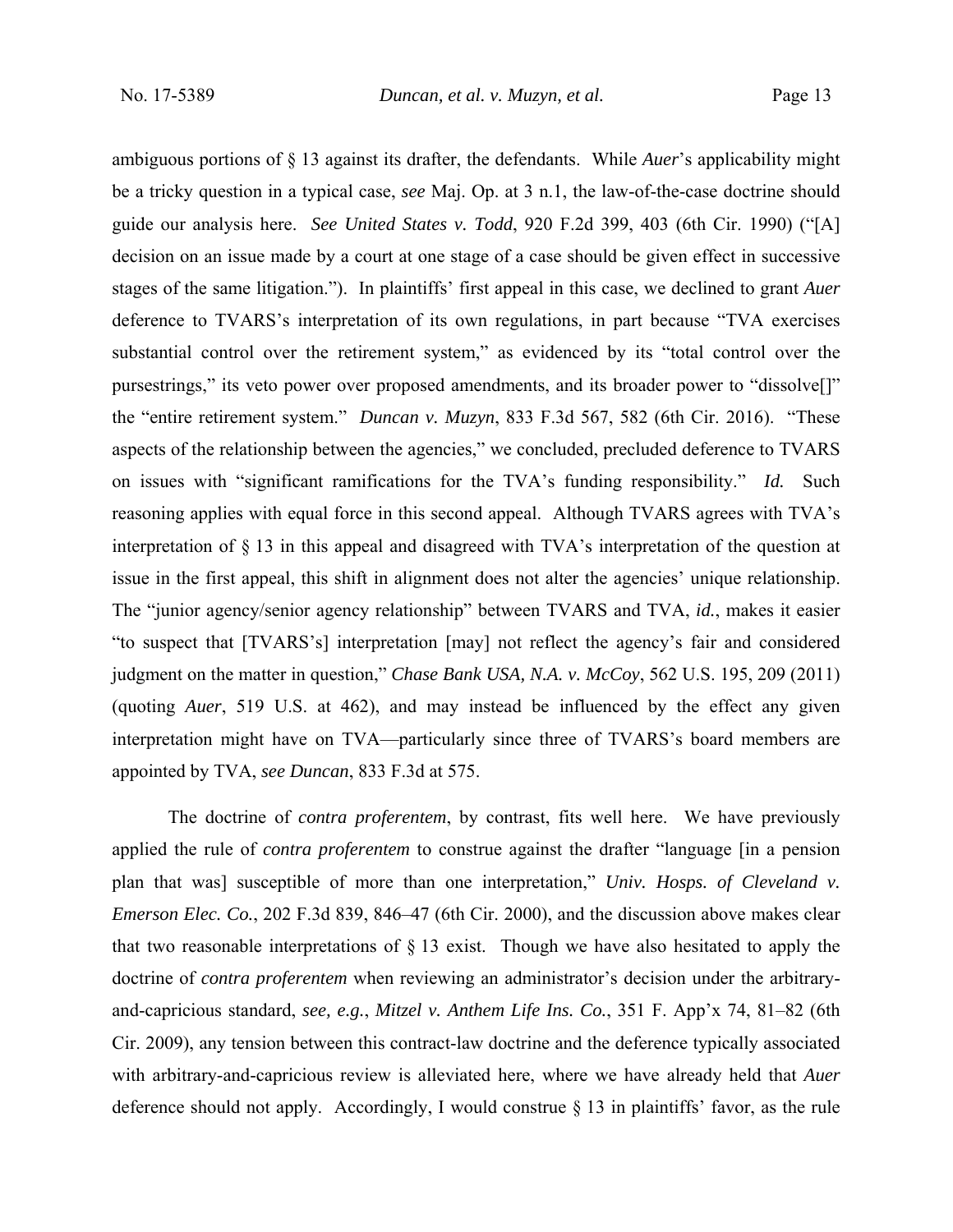of *contra proferentem* dictates, and thereby conclude that the TVARS board failed to abide by the notice requirements when it amended the rules to "cut some benefits" in 2009, *see* Maj. Op. at 2. As a result, the 2009 amendments should be invalidated. *See Overby v. Nat'l Ass'n of Letter Carriers*, 595 F.3d 1290, 1296–97 (D.C. Cir. 2010) ("[A] failure to follow the amendment procedures of a plan invalidates an amendment without regard to a showing of bad faith."); *cf. Curtiss-Wright Corp. v. Schoonejongen*, 514 U.S. 73, 84 (1995) (noting that ERISA-benefit-plan beneficiaries may argue that "unfavorable plan amendments were not properly adopted and are thus invalid"). Summary judgment on plaintiffs' first claim should therefore be awarded to plaintiffs.

### **II. DEBITING OF EXCESS COLA ACCOUNT**

In their second claim, plaintiffs contend that the TVARS board violated the plan rules when it drew from the Excess COLA Account to pay the plan's cost-of-living costs from 2009 through 2013. The Excess COLA Account was something like a rainy-day fund: it housed the surplus amount of funds that TVA paid into the retirement plan. *See* R. 126-6 (Rules & Regs. of the TVA Ret. Sys. at 52, § 10.D.1) (Page ID #1590). Before the 2009 amendments (which were never validly enacted), the rules authorized TVA to draw a limited amount from the Excess COLA Account to pay a percentage of the plan's cost-of-living costs each year. *See id.* at 50, § 9.B.6 (Page ID #1588). The TVARS board, however, paid 100% of the plan's cost-of-living costs out of the Excess COLA Account from 2009 through 2013. R. 213-1 (TVARS's Response to Interrogs., Ex. A at 1) (Page ID #3322). Plaintiffs argue that such debiting violated the rules, diminished the plan's rainy-day fund, and improperly relieved TVA of future funding obligations. *See* Appellant Br. at 28; Appellant Reply Br. at 13–14.

The majority opinion sidesteps the above arguments by holding that plaintiffs lacked standing to bring this claim because "the Board's challenged accounting actions" constituted "a bare procedural violation" that did not cause plaintiffs any harm. *See* Maj. Op. at 7 (second quote quoting *Spokeo, Inc. v. Robins*, 136 S. Ct. 1540, 1549 (2016)). Although the majority acknowledges plaintiffs' concerns (i.e., by debiting the Excess COLA Account, TVARS "shrank the fund set aside to ensure future COLA benefits," Appellant Br. at 28), it holds that this "purported injury is neither particularized nor concrete," Maj. Op. at 8. Again, I disagree.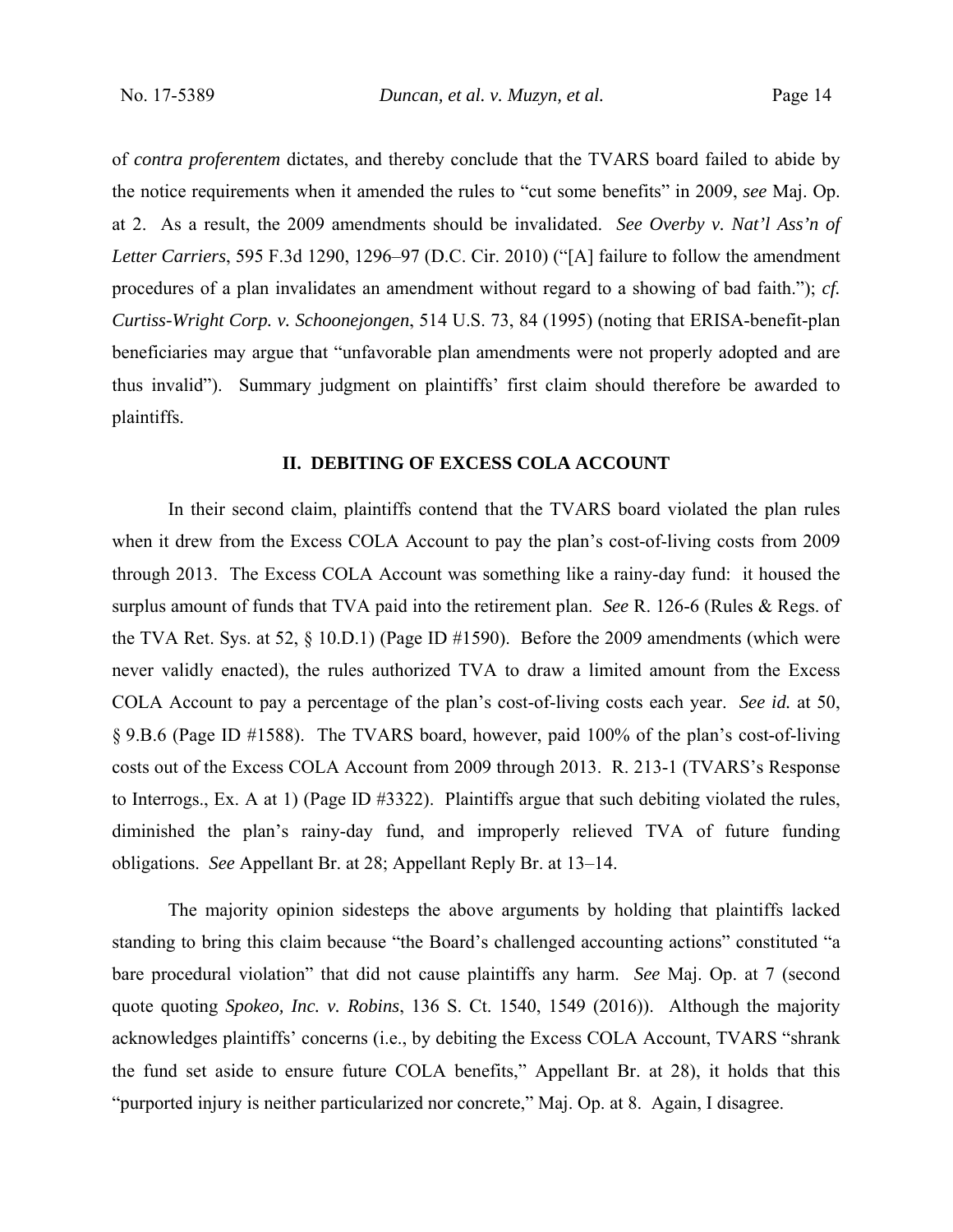Focusing first on particularization, the majority cites *Hughes Aircraft Co. v. Jacobson*, 525 U.S. 432 (1999), for the proposition that "a beneficiary under a defined-benefit plan has an interest only in his defined benefits—not in the entirety of the plan's assets." Maj. Op. at 8. In *Hughes*, the Supreme Court considered whether an employer "violated ERISA's prohibition against using employees' vested, nonforfeitable benefits to meet its obligations by depleting [a pension fund's] surplus to fund [an alternative] noncontributory structure." 525 U.S. at 437. The Court determined that the employer did not, in fact, "violate[] ERISA's vesting requirements by using assets from the surplus attributable to the employees' contributions to fund the noncontributory structure" because "ERISA's vesting requirement is met 'if an employee's rights in his accrued benefit derived from his own contributions are nonforfeitable,'" and a plan's surplus is not an "accrued benefit" as that term is defined under ERISA. *Id.* at 440–41 (quoting 29 U.S.C. § 1053(a)(1)).

As the above summary shows, *Hughes* does not support the broad position that the majority ascribes to it. As an initial matter, *Hughes* concerned a private pension plan governed by ERISA, and ERISA does not apply to governmental pension plans such as TVARS, *see Duncan*, 833 F.3d at 571. It is not clear that the *Hughes* Court's discussion of how definedbenefit plans operate within ERISA ought to be extrapolated to the government-pension-plan setting. But even if *Hughes* could be read as announcing defined-benefit-pension-plan principles more broadly, it has no bearing on the issue of standing. In saying that "no plan member has a claim to any particular asset that composes a part of the plan's general asset pool," 525 U.S. at 440, the *Hughes* Court did not suggest that plan members lack Article III standing to challenge the depletion of plan assets. Rather, the Supreme Court concluded that the pension plan in *Hughes* had not misused plaintiffs' vested, nonforfeitable assets, and therefore the plaintiffs' claim to that effect was "meritless." *Id.* at 441. Put differently, *Hughes* stands for the uncontroversial proposition that plaintiffs who have a statutory right to certain vested interests may not complain that their statutory right has been impinged when an employer arguably misuses other, non-vested interests. *See id.* The case is silent as to plan members' constitutional standing to object to the misuse of plan assets on other grounds.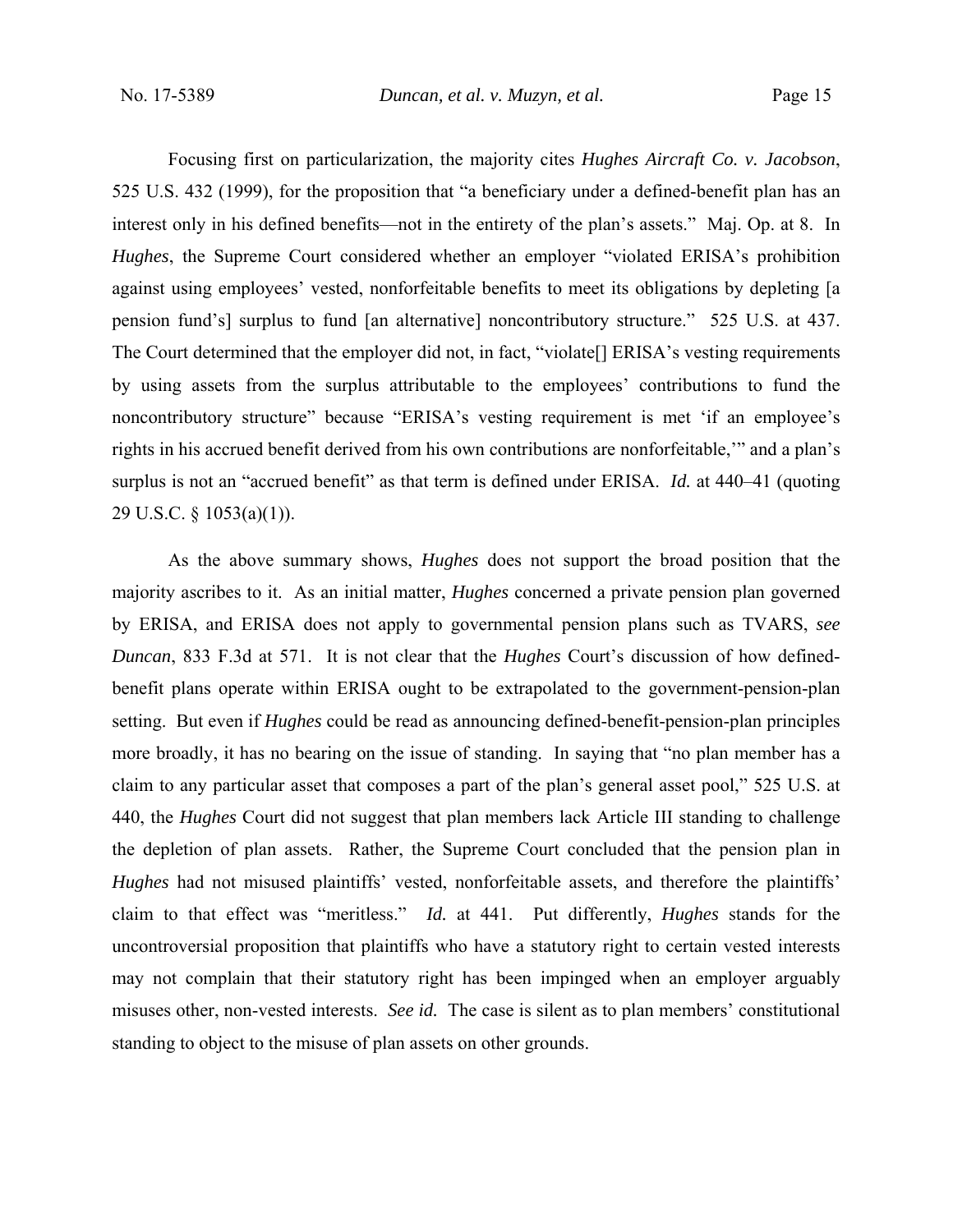True, the Supreme Court has explained—again, while interpreting a provision of ERISA, and not with regard to Article III standing—that "[m]isconduct by the administrators of a defined benefit plan will not affect an individual's entitlement to a defined benefit unless it creates or enhances the risk of default by the entire plan." *LaRue v. DeWolff, Boberg & Assocs., Inc.*, 552 U.S. 248, 255 (2008). Even setting aside my objection to applying statutory interpretations to constitutional questions, *LaRue* does not preclude standing here. Plaintiffs argue that debiting the Excess COLA Account "shrank the special fund set aside to 'pay all these COLAs over some time period with some level of confidence." Appellant Reply Br. at 13–14 (quoting R. 213-3) (TVARS 30(b)(6) Dep. at 96–97) (Page ID #3361–62)). Arguably, then, the board's misconduct "enhance[d] the risk of default by the entire plan," and thus "affect[ed] an individual's entitlement to a defined benefit." *See LaRue*, 552 U.S. at 255.

Nor do I believe that plaintiffs' "purported injury" is too "hypothetical," as the majority contends. *See* Maj. Op. at 8. The majority relies exclusively on ERISA cases in rejecting plaintiffs' alleged harm as overly speculative. Because of ERISA's statutory safeguards, the effect of a depletion of plan assets on accrued benefits may be more speculative in the ERISA setting than it is here. As the Supreme Court noted in *LaRue*, the risk of default associated with private pension plans "prompted Congress to require defined benefit plans (but not defined contribution plans) to satisfy complex minimum funding requirements, and to make premium payments to the Pension Benefit Guaranty Corporation for plan termination insurance." 552 U.S. at 255. TVARS members do not benefit from those same procedural requirements and insurance backstops. (Though  $\S 9$  of the rules lays out minimum funding requirements, the 2009 amendments make clear that TVARS can, and does, amend those funding requirements.) As a result, the reduction of plan assets is more likely to harm directly defined-benefit-plan beneficiaries than ERISA-plan beneficiaries, and therefore the risk of injury is not too speculative to support standing for the former, even if is for the latter.**<sup>2</sup>**

**<sup>2</sup>** Our opinion in *Soehnlen v. Fleet Owners Ins. Fund*, 844 F.3d 576 (6th Cir. 2016), does not compel a different conclusion. There, we held that participants in a welfare-benefit plan governed by ERISA lacked standing to sue the plan and its fiduciaries for failing to comply with ERISA and the Affordable Care Act because the plaintiffs' "ma[d]e no showing of actual or imminent injury to the Plan itself." 844 F.3d at 585. Although the fiduciaries' failure to abide by the ACA purportedly "expose[d] the Plan to *prospective* liability in the amount of \$15,000,000," the plaintiffs provided no "evidence that penalties have been levied, paid, or even contemplated." *Id.*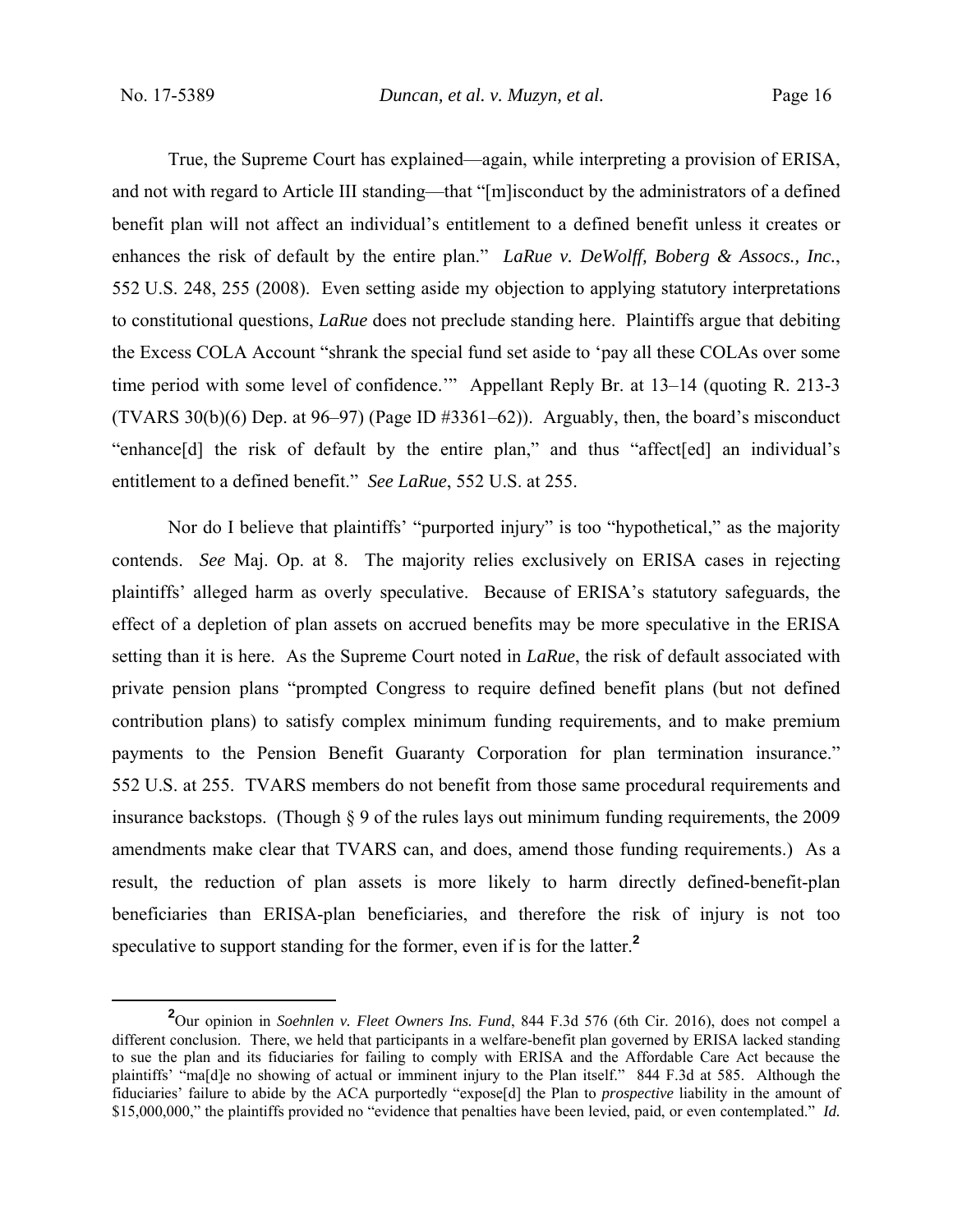Moreover, "canonical principles of trust law" indicate that plan members have standing to sue for misuse of plan assets, even without showing a probable financial loss. *See Scanlan v. Eisenberg*, 669 F.3d 838, 843 (7th Cir. 2012). The Supreme Court recently reemphasized that history plays an "important role<sup>[]"</sup> in "determining whether an intangible harm constitutes injury in fact." *Spokeo, Inc. v. Robins*, 136 S. Ct. 1540, 1549 (2016), *as revised* (May 24, 2016). As the Court explained, "[b]ecause the doctrine of standing derives from the case-or-controversy requirement, and because that requirement in turn is grounded in historical practice, it is instructive to consider whether an alleged intangible harm has a close relationship to a harm that has traditionally been regarded as providing a basis for a lawsuit in English or American courts." *Id.* TVARS is, as plaintiffs note, a benefit trust, *see* R. 126-6 (Rules & Regs. of the TVA Ret. Sys. at 11,  $\S$  4.1) (Page ID #1549), and "equitable principles of trust law" dictate that trust beneficiaries have "a legally protected interest in Trusts' corpus and in the proper administration of that corpus," even if the trust is not at immediate risk of insolvency. *Scanlan*, 669 F.3d at 846–47. It follows, then, that the plan members here have standing to sue for TVARS's allegedly wrongful depletion of the Excess COLA Account.

The majority rejects this argument by highlighting two out-of-circuit cases that required ERISA plaintiffs to demonstrate an "imminent risk of default by the plan" to establish standing, contrary to common-law trust principles. *See Lee v. Verizon Commc'ns, Inc.*, 837 F.3d 523, 546 (5th Cir. 2016), *cert. denied*, 137 S. Ct. 1374 (2017); *David v. Alphin*, 704 F.3d 327, 338 (4th Cir. 2013). Neither case is convincing. In *Lee*, the Fifth Circuit expressly declined to consider whether the plan member had "standing based on common-law trust principles," because the plaintiff had "failed to raise his trust-law theory in the district court and did not press it in his opening brief to this court beyond making a passing reference to 'historical authorities.'" *Id.* at 530. The *Lee* court's rejection of the plaintiff's trust-law argument therefore turned on procedure rather than substance. And in *David*, the Fourth Circuit rejected pension-plan participants' argument that they have standing to sue the plan administrators based on common-

Under those circumstances, the plaintiffs' "risk-based theories of standing [were] unpersuasive, not least because they rest on a highly speculative foundation lacking any discernible limiting principle." *Id.* (quoting *David v. Alphin*, 704 F.3d 327, 338 (4th Cir. 2013)). Here, by contrast, plaintiffs allege that defendants *actually* depleted the pension plan of \$427,570,384. The injury to the plan, and thereby the risk of injury to plaintiffs, is therefore far more concrete in the present case than it was in *Soehnlen*.